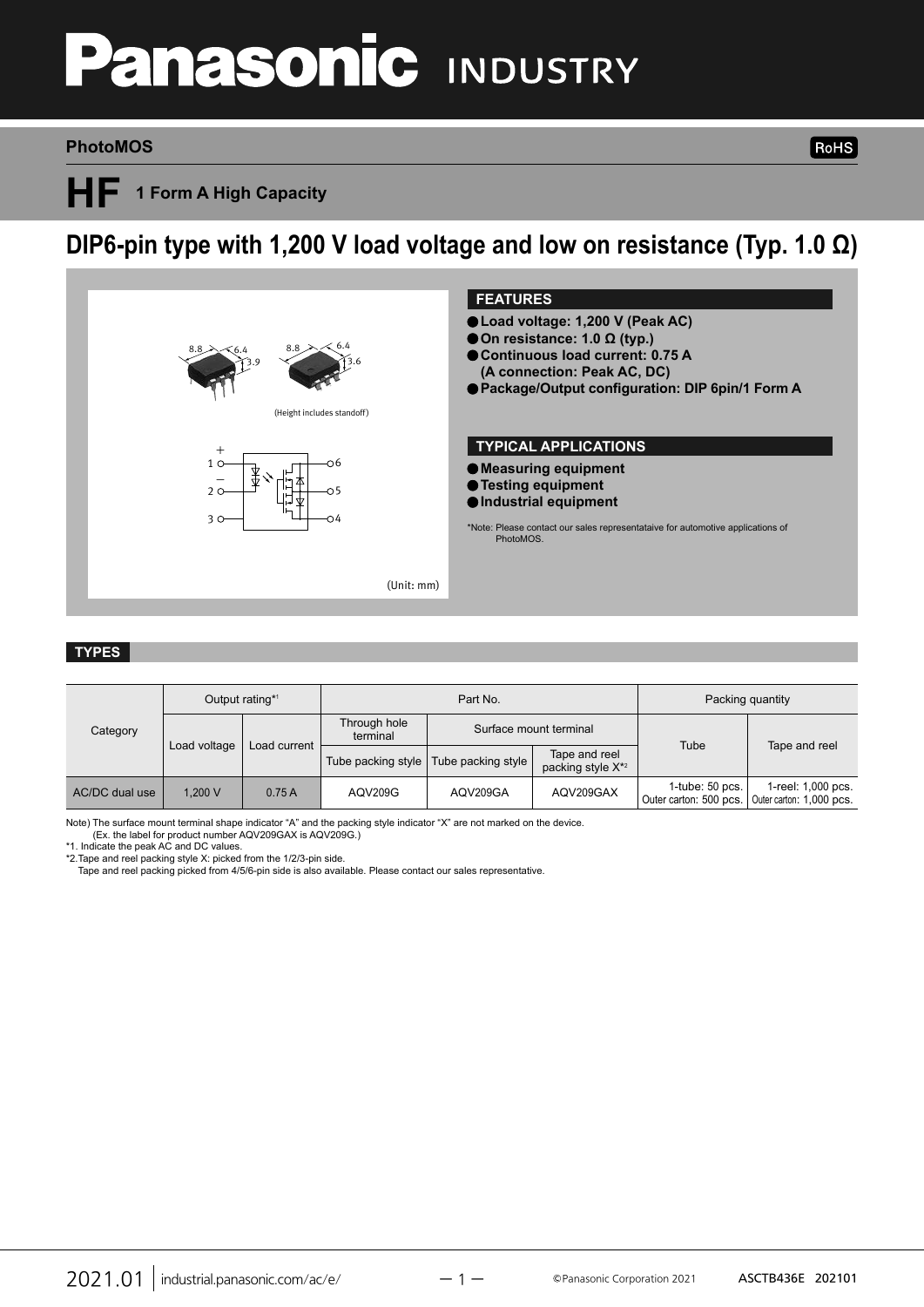#### **RATING**

#### **Absolute maximum ratings (Ambient temperature: 25°C)**

| Item                               |                            | Symbol           | Type of<br>connection    | AQV209G(A)                | <b>Remarks</b>                          |                           |                     |  |
|------------------------------------|----------------------------|------------------|--------------------------|---------------------------|-----------------------------------------|---------------------------|---------------------|--|
|                                    | <b>LED</b> forward current | IF.              | $\overline{\phantom{0}}$ | 30 mA                     |                                         |                           |                     |  |
| Input                              | LED reverse voltage        | $V_{R}$          | $\qquad \qquad$          | 5 V                       |                                         |                           |                     |  |
|                                    | Peak forward current       | <b>IFP</b>       |                          | 1A                        | $f = 100$ Hz,<br>Duty Ratio = $0.1\%$   |                           |                     |  |
|                                    | Power dissipation          | $P_{in}$         | $\overline{\phantom{m}}$ | 120 mW                    |                                         |                           |                     |  |
|                                    | Load voltage (peak AC)     | $V_{\perp}$      | $\overline{\phantom{m}}$ | 1,200 V                   |                                         |                           |                     |  |
|                                    | Continuous load<br>current |                  |                          | A                         | 0.75A                                   | A connection: Peak AC, DC |                     |  |
|                                    |                            | ΙL               |                          |                           | B                                       | 0.9A                      | B, C connection: DC |  |
| Output                             |                            |                  | C                        | 1.4A                      |                                         |                           |                     |  |
|                                    | Peak load current          | lpeak            | $\overline{\phantom{m}}$ | 2.25A                     | A connection:<br>100 ms (1 shot), VL=DC |                           |                     |  |
|                                    | Power dissipation          | P <sub>out</sub> | $\qquad \qquad$          | 600 mW                    |                                         |                           |                     |  |
|                                    | Total power dissipation    | $P_T$            | $\qquad \qquad$          | 650 mW                    |                                         |                           |                     |  |
| I/O isolation voltage              |                            | $V_{\rm iso}$    | $\qquad \qquad$          | 1,500 Vrms                |                                         |                           |                     |  |
| Ambient temperature<br>(Operating) |                            | Topr             |                          | -40 to $+85^{\circ}$ C    | (Avoid icing and<br>condensation)       |                           |                     |  |
| (Storage)                          | Ambient temperature        | $T_{sta}$        |                          | $-40$ to $+100^{\circ}$ C |                                         |                           |                     |  |

#### **Electrical characteristics (Ambient temperature: 25°C)**

| Item                     |                                     |                | Symbol            | Type of<br>connection    | AQV209G(A)        | Condition                                                    |               |
|--------------------------|-------------------------------------|----------------|-------------------|--------------------------|-------------------|--------------------------------------------------------------|---------------|
|                          | <b>LED</b> operate                  | <b>Typical</b> |                   |                          | $0.16$ mA         |                                                              |               |
|                          | current                             | Maximum        | Fon               | $\qquad \qquad -$        | 3 mA              | $I_L = 100 \text{ mA}$                                       |               |
| Input                    | LED turn off                        | Minimum        |                   |                          | $0.01$ mA         |                                                              |               |
|                          | current                             | Typical        | $I_{\text{Foff}}$ | -                        | $0.05$ mA         | $I_L = 100 \text{ mA}$                                       |               |
|                          | <b>LED</b> dropout                  | Typical        | $V_F$             |                          | 2.95 V            | $I_F = 10$ mA                                                |               |
|                          | voltage                             | Maximum        |                   | $\qquad \qquad -$        | 3.4V              |                                                              |               |
|                          |                                     | <b>Typical</b> |                   |                          | $1 \Omega$        | $I_F = 10$ mA                                                |               |
| Output                   | On resistance                       | Maximum        | $R_{on}$          | A                        | $2\Omega$         | $I_L = Max$ .<br>Within 1 s                                  |               |
|                          |                                     | Typical        | $R_{on}$          |                          |                   | $0.5 \Omega$                                                 | $I_F = 10mA$  |
|                          |                                     | Maximum        |                   | B                        | $1 \Omega$        | $I_L = Max$ .<br>Within 1 s                                  |               |
|                          |                                     | Typical        | $R_{on}$          |                          |                   |                                                              | $0.25 \Omega$ |
|                          |                                     | Maximum        |                   | C                        | $0.5 \Omega$      | $I_L = Max$ .<br>Within 1 s                                  |               |
|                          | Off state leakage<br>current        | Maximum        | Leak              | $\qquad \qquad -$        | $1 \mu A$         | $I_F = 0$ mA<br>$V_L$ = Max.                                 |               |
|                          |                                     | Typical        | Ton               |                          | 0.5 <sub>ms</sub> | $I_F = 10$ mA                                                |               |
|                          | Turn on time*                       | Maximum        |                   | $\qquad \qquad -$        | 1 <sub>ms</sub>   | $I_L = 100$ mA<br>$V_L = 100 V$                              |               |
|                          |                                     | Typical        |                   |                          | $0.05$ ms         | $I_F = 10$ mA                                                |               |
|                          | Turn off time*                      | Maximum        | $T_{\text{off}}$  | -                        | 0.5 <sub>ms</sub> | $I_L = 100$ mA<br>$V_L = 100 V$                              |               |
|                          |                                     | Typical        |                   |                          | $1.3$ pF          | $f = 1$ MHz                                                  |               |
|                          | I/O capacitance                     | Maximum        | C <sub>iso</sub>  | -                        | 3 pF              | $V_B = 0 V$                                                  |               |
| Transfer characteristics | Initial I/O isolation<br>resistance | Minimum        | $R_{iso}$         | $\overline{\phantom{0}}$ | 1,000 MΩ          | 500 V DC                                                     |               |
|                          | Max. operating<br>frequency         | Maximum        |                   |                          | $2.5$ cps         | $I_F = 10$ mA<br>$duty = 50%$<br>$L = Max$ .<br>$V_L$ = Max. |               |

\*Turn on/Turn off time

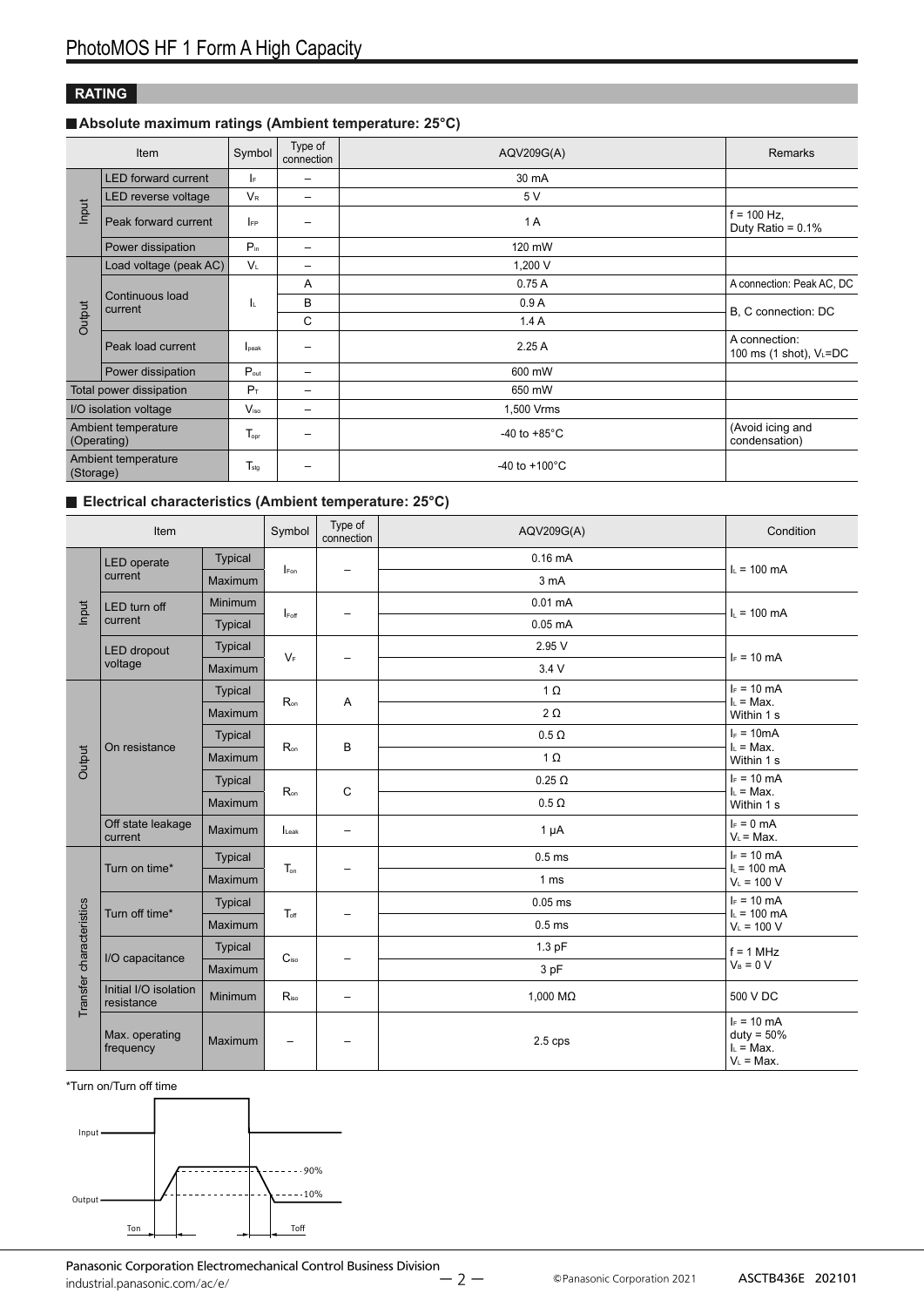#### **Recommended operating conditions (Ambient temperature: 25°C)**

Please use under recommended operating conditions to obtain expected characteristics.

|             | Item                                      | Symbol         | Min. | Max. | Unit |
|-------------|-------------------------------------------|----------------|------|------|------|
|             | LED current                               | IF             | 10   | 30   | mA   |
| AQV209G (A) | Load voltage (Peak AC)                    | V <sub>L</sub> |      | 960  |      |
|             | Continuous load current<br>(A connection) |                |      | 0.75 |      |

#### **REFERENCE DATA**

#### 1.Load current vs. ambient temperature characteristics

Allowable ambient temperature: –40 to +85°C



#### 2.On resistance vs. ambient temperature characteristics



#### 3.Turn on time vs. ambient temperature characteristics



#### 4. .Turn off time vs. ambient temperature characteristics



#### 7. LED dropout voltage vs. ambient temperature characteristics

#### LED current: 10 to 30 mA



#### 5. LED operate current vs. ambient temperature characteristics



## temperature characteristics

6. LED turn off current vs. ambient



#### 8. Current vs. voltage characteristics of output at MOS portion

Measured portion: between terminals 4 and 6; Ambient temperature: 25°C



#### 9. Off state leakage current vs. load voltage characteristics

Measured portion: between terminals 4 and 6; Ambient temperature: 25°C

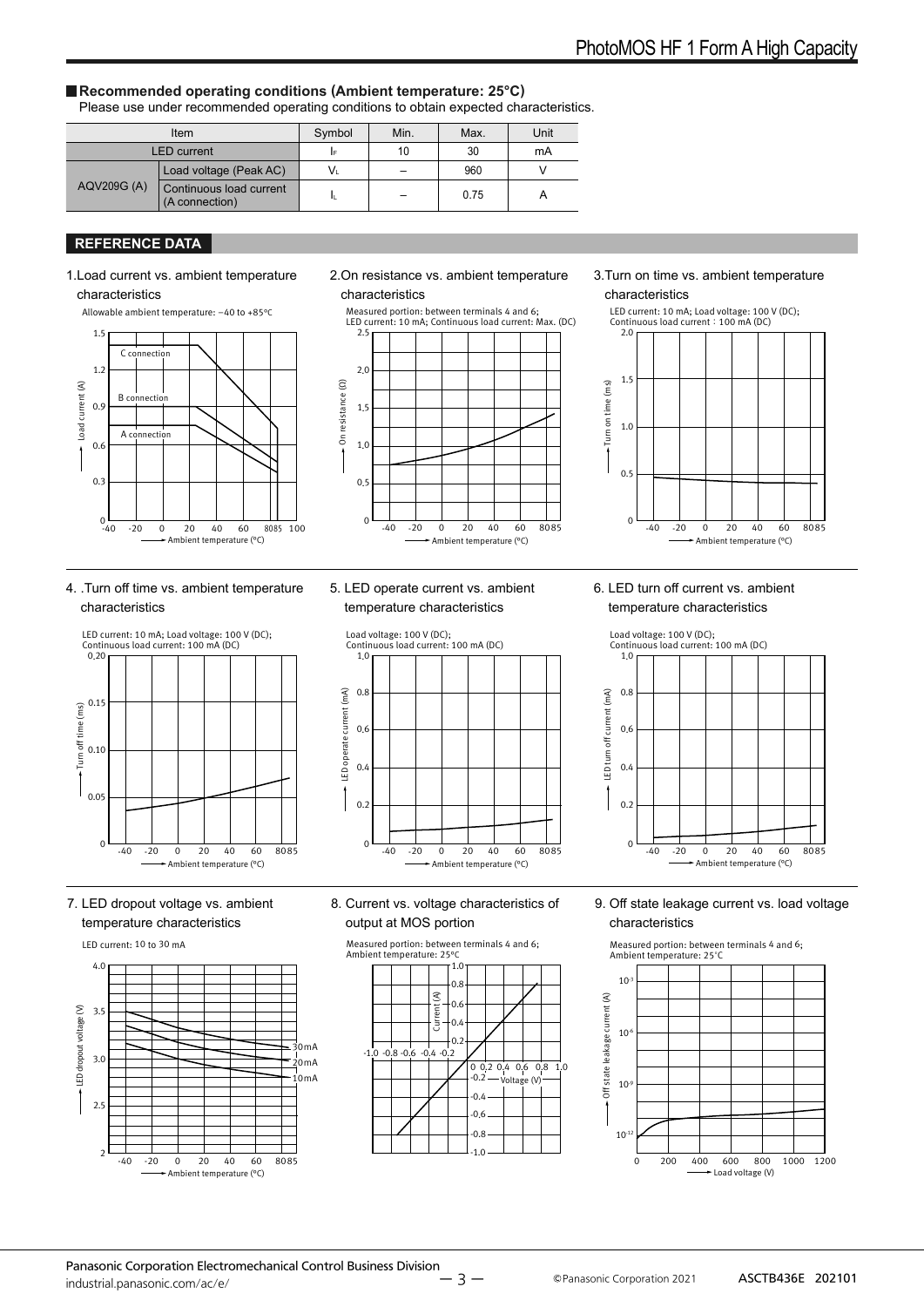### PhotoMOS HF 1 Form A High Capacity

#### 10. Turn on time vs. LED forward current characteristics



#### 11. Turn off time vs. LED forward current characteristics

Measured portion: between terminals 4 and 6;<br>Load voltage: 100 V (DC)<br>Continuous load current: 100 mA (DC);<br>Ambient temperature: 25°C



#### 12. Output capacitance vs. applied voltage characteristics

Measured portion: between terminals 4 and 6; Frequency: 1 MHz; Ambient temperature: 25°C



#### 13. Max. operating frequency vs. load voltage/current characteristics



**CAD** Through hole terminal type **CAD** Surface mount terminal type PC board pattern External dimensions External dimensions (BOTTOM VIEW) Max.10° 5.08 Max.10<sup>c</sup> 6-0.8 dia.  $2.54$ 프 2.54  $7.62 \pm 0.05$  $6.4 \pm 0.05$ 62 64. 6.  $\sim$  $\overline{\phantom{0}}$  4.  $\check{ }$ ⌒ Max.10° 6 $\overline{\phantom{1}}$  $\check{ }$ ┯ 묘 Q ⋤ Tolerance: ±0.1 1  $8.8±0$  $8.8 \pm 0.05$  3.4 3.4 3 4. თ<br>ო Recommended mounting pad ო  $0.47$   $\parallel$   $\parallel$   $\parallel$   $\parallel$   $\parallel$  0.47 (TOP VIEW) ო  $0.2_{-0}^{+0.2}$ 0.47  $1.25$   $||.||.||.||.1.25$  $0.47$   $\parallel$   $\parallel$   $\parallel$   $\parallel$   $\parallel$   $\parallel$  0.47 **000** 0.47 1.25  $1.25$ 1.25  $2.5425$  $\frac{1}{2}$  $\frac{3}{8}$ Terminal thickness:  $t = 0.25$  9. 2.54 2.54 General tolerance: ±0.1 Terminal thickness:  $t = 0.25$  $\overline{ }$ General tolerance: ±0.1 1.5 2.542.54 Tolerance: ±0.1

**DIMENSIONS CAD** The CAD data of the products with a "CAD" mark can be downloaded from our Website. Unit: mm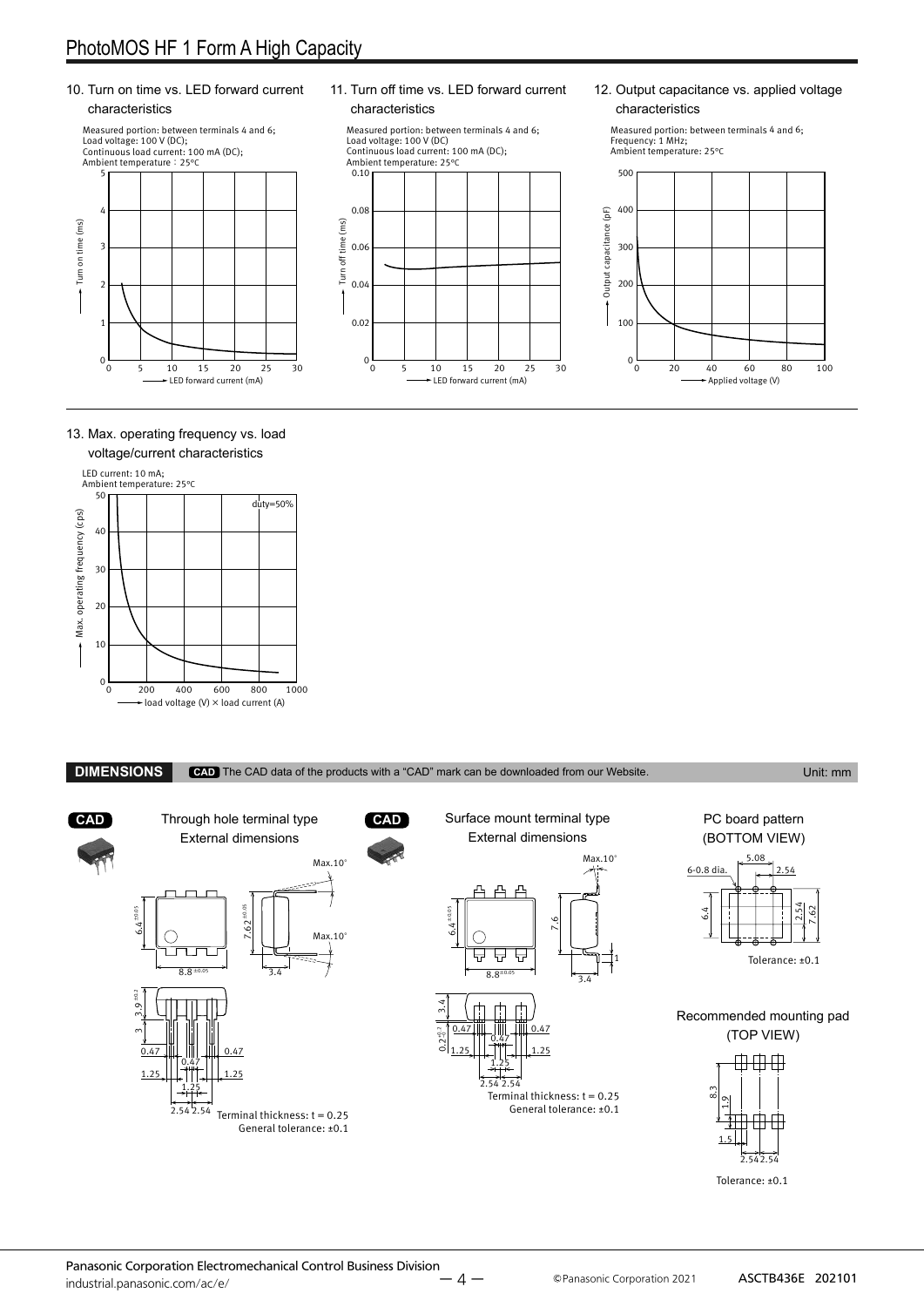#### **SCHEMATIC AND WIRING DIAGRAMS**



\*Terminal 3 cannot be used, since it is in the internal circuit of the device.

" PhotoMOS<sup>®</sup>", "PhotoMOS" and "PHOTOMOS" are registered trademarks of Panasonic Corporation. \*Recognized in Japan, the United States, all member states of European Union and other countries.

> Please refer to **"the latest product specifications"** when designing your product.

•Requests to customers:

https://industrial.panasonic.com/ac/e/salespolicies/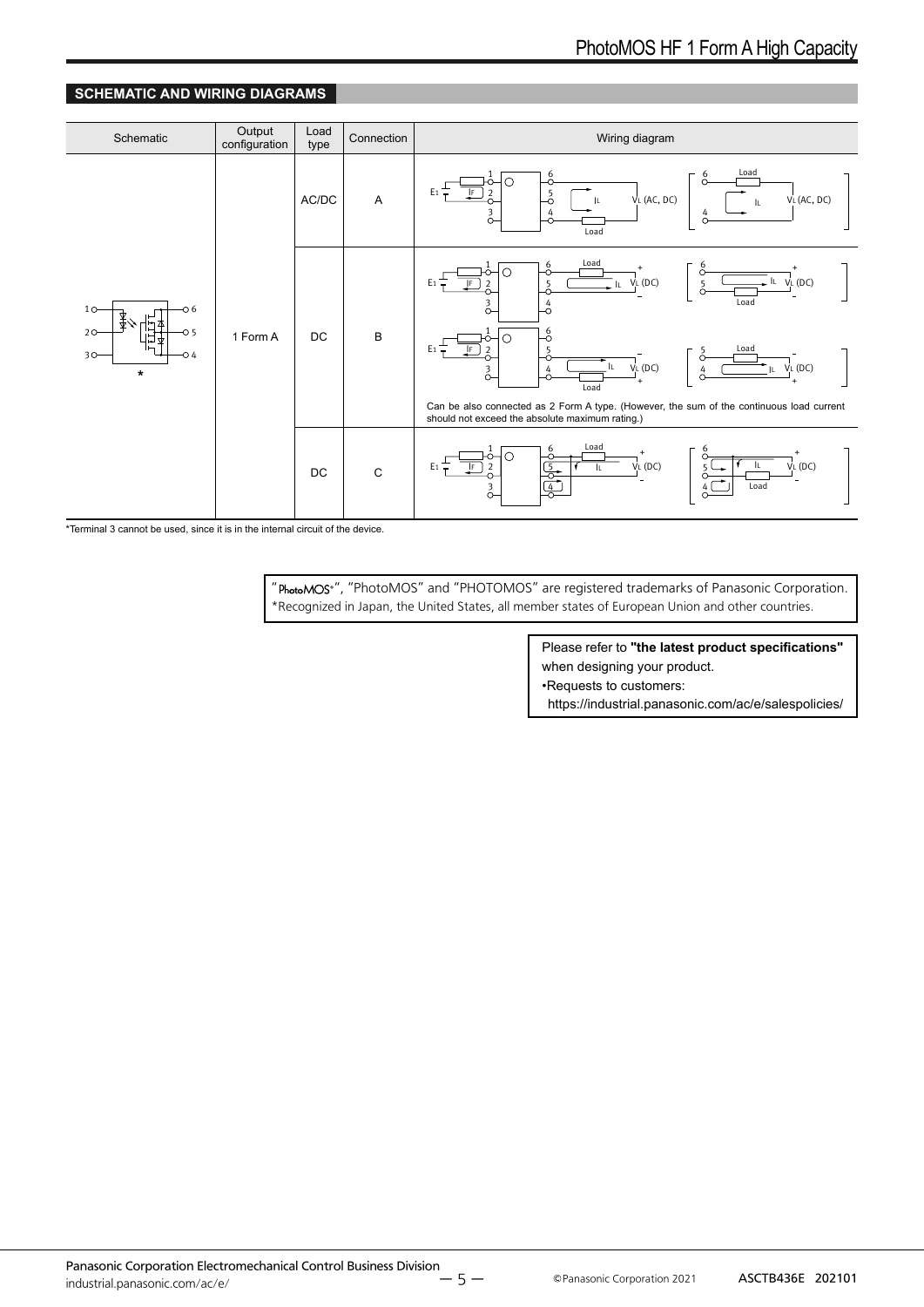## **SAFETY WARNINGS**

Do not use the product under conditions that exceed the range of its specifications. It may cause overheating, smoke, or fire.

● Do not touch the recharging unit while the power is on. There is a danger of electrical shock. Be sure to turn off the power when performing mounting, maintenance, or repair operations on the device (including connecting parts such as the terminal board and socket).

#### **PhotoMOS® Cautions for Use**

#### **Derating design**

Derating is a significant factor for reliable design and product life. Even if the conditions of use (temperature, current, voltage, etc.) of the product are within the absolute maximum ratings, reliability may be lowered remarkably when continuously used in high load conditions (high temperature, high humidity, high current, high voltage, etc.) Therefore, please derate sufficiently below the absolute maximum ratings and evaluate the device in the actual condition.

Moreover, regardless of the application, if malfunctioning can be expected to pose high risk to human life or to property, or if products are used in equipment otherwise requiring high operational safety, in addition to designing double circuits, that is, incorporating features such as a protection circuit or a redundant circuit, safety testing should also be carried out.

#### **Applying stress that exceeds the absolute maximum rating**

If the voltage or current value for any of the terminals exceeds the absolute maximum rating, internal elements will deteriorate because of the overvoltage or overcurrent. In extreme cases, wiring may melt, or silicon P/N junctions may be destroyed.

Therefore, the circuit should be designed in such a way that the load never exceed the absolute maximum ratings, even momentarily.

#### **Input voltage (for Voltage-sensitive type)**

For rising and dropping ratio of input voltage(dv/dt), maintain Min. 100mV/ms.

#### **Oscillation circuit and control circuit (for TSON)**

The oscillation circuit and control circuit of product may be destroyed by external noise, surge, static electricity and so on.

For noise effect to peripheral circuits when oscillation circuit operates, please implement safety measures on the system before use by verifying operation under the actual design.

#### **Deterioration and destruction caused by discharge of static electricity (for TSON/RF C×R3/RF C×R5/RF C×R10)**

This phenomenon is generally called static electricity destruction, and occurs when static electricity generated by various factors is discharged while the PhotoMOS® terminals are in contact, producing internal destruction of the element.

To prevent problems from static electricity, the following precautions and measures should be taken when using your device.

- 1) Employees handling PhotoMOS® should wear anti-static clothing and should be grounded through protective resistance of 500kΩ to 1MΩ.
- 2) A conductive metal sheet should be placed over the worktable. Measuring instruments and jigs should be grounded.
- 3) When using soldering irons, either use irons with low leakage current, or ground the tip of the soldering iron. (Use of low-voltage soldering irons is also recommended.)
- 4) Devices and equipment used in assembly should also be grounded.
- 5) When packing printed circuit boards and equipment, avoid using high-polymer materials such as foam styrene, plastic, and other materials which carry an electrostatic charge.
- 6) When storing or transporting PhotoMOS®, the environment should not be conducive to generating static electricity (for instance, the humidity should be between 45% and 60%), and PhotoMOS® should be protected using conductive packing materials.

#### **Unused terminals**

The No. 3 terminal is used with the circuit inside the device. Therefore, do not connect it to the external circuitry with either connection method A, B or C. (1 Form A 6-pin type)

#### **Short across terminals**

Do not short circuit between terminals when device is energized, since there is possibility of breaking of the internal IC.

#### **Surge voltages at the input**

If reverse surge voltages are present at the input terminals, connect a diode in reverse parallel across the input terminals and keep the reverse voltages below the reverse breakdown voltage. Typical circuits are below shown.

1) 6-pin



2) Power type

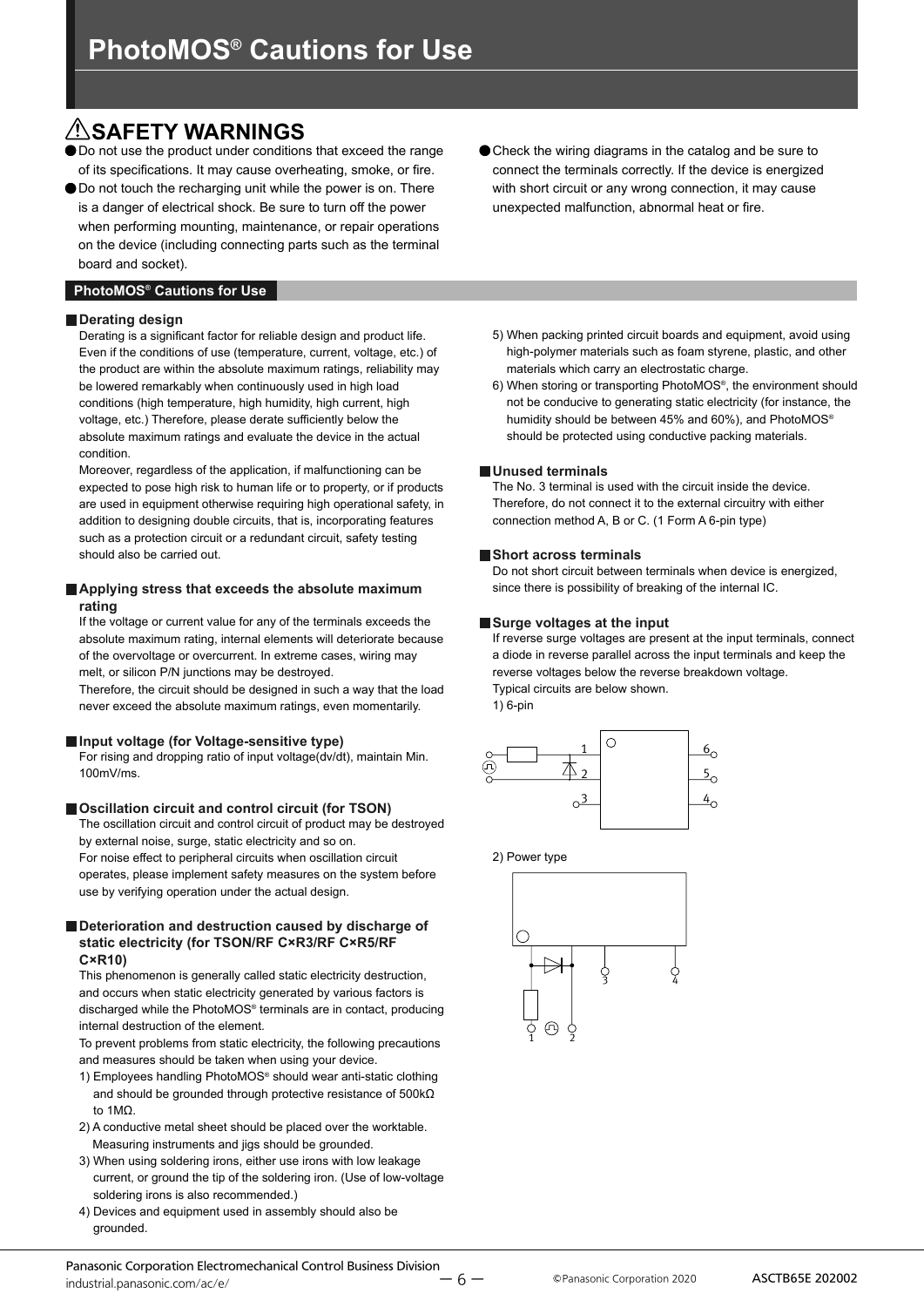#### **Recommended LED forward current or recommended input voltage**

Design in accordance with the recommended operating conditions for each product.

Since these conditions are affected by the operating environment, ensure conformance with all relevant specifications.

#### ■ **LED forward current vs. Ambient temperature characteristics**

Please keep the LED forward current to within the range given below.



#### **Ripple in the input power supply**

- If ripple is present in the input power supply, observe the following: 1) For LED forward current at Emin, please maintain the value mentioned at "■Recommended LED forward current."
- 2) Please make sure the LED forward current for E<sub>max</sub>. is no higher than 50 mA.
- 3) Please maintain the input voltage at least 4V for Emin. (GU, RF and Power voltage-sensitive type).
- 4) Please make sure the input voltage for E<sub>max</sub>. is no higher than 6V (GU and RF voltage-sensitive type).
- 5) Please make sure the input voltage for  $E_{\text{max}}$  is no higher than 30V (Power voltage-sensitive type).



- 6) Please maintain the input voltage at least 3V for Emin. (for TSON)
- 7) Please make sure the input voltage for E<sub>max</sub>. is no higher than 5.5V. (for TSON)
- 8) Please keep amplitude voltage of ripple within ±0.5V. (for TSON)



#### **Output spike voltages**

1) If an inductive load generates spike voltages which exceed the absolute maximum rating, the spike voltage shall be limited. Representative circuit examples of AC/DC dual use type are shown below. There are the same with DC only type. (1) 6-pin







2) When Clamp diode or CR Snubber is used in the circuit, the spike voltages from the load are limited. But the longer wire may become the inductance and cause the spike voltage. Keep the wire as short as possible.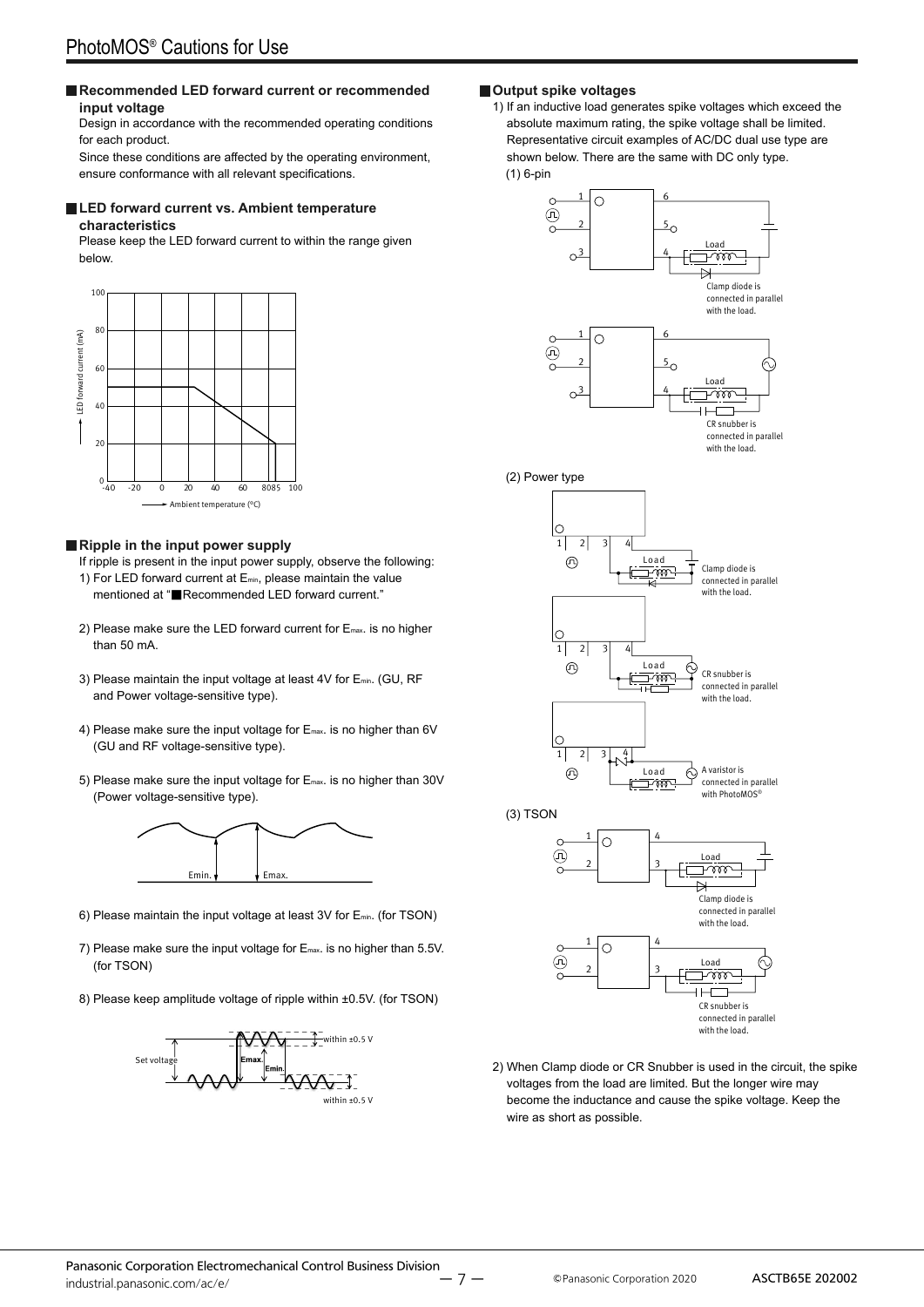#### **Reverse voltages at the input (for TSON)**

If reverse voltages are present at the input terminals, for example, connect a schottky barrier diode in reverse parallel across the input terminals and keep the reverse voltages below the reverse breakdown voltage. Typical circuit is shown below.

| Ч. |  |  |
|----|--|--|
|    |  |  |

#### **Continual DC bias (AQV259 and AQV258)**

If a continual DC bias will be applied between the input and output, the breakdown voltage of the switching element MOSFET on the output side may degrade. Therefore, be sure to test the product under actual conditions. Example of circuits that will cause degradation of breakdown voltage of MOSFET is given below.



#### **Cleaning solvents compatibility**

Cleaning the solder flux should use the immersion washing with an organic solvent. If you have to use ultrasonic cleaning, please adopt the following conditions and check that there are no problems in the actual usage.

- Frequency: 27 to 29kHz
- Ultrasonic output: No greater than 0.25W/cm<sup>2\*</sup>
- Cleaning time: 30s or less
- Cleanser used: Asahiklin AK-225
- Others: Float PCB and the device in the cleaning solvent to prevent from contacting the ultrasonic vibrator
- \* Applies to unit area ultrasonic output for ultrasonic baths

#### **Notes for mounting**

- 1) When different kinds of packages are mounted on PC boad, temperature rise at soldering lead is highly dependent on package size. Therefore, please set the lower temperature soldering condition than the conditions of item "■Soldering", and confirm the temperature condition of actual usage before soldering.
- 2) When soldering condition exceeds our recommendation, the PhotoMOS® characteristics may be adversely affected. It may occur package crack or bonding wire breaking because of thermal expansion unconformity and resin strength reduction. Please contact our sales office about the propriety of the condition.
- 3) Please confirm the heat stress by using actual board because it may be changed by board condition or manufacturing process condition.
- 4) Solder creepage, wettability, or soldering strength will be affected by the soldering condition or used soldering type. Please check them under the actual production condition in detail.
- 5) Please apply coating when the device returns to a room temperature.

#### **Input wiring pattern**

1) With AQY\* or AQW\* series avoid installing the input (LED side) wiring pattern to the bottom side of the package if you require the specified I/O isolation voltage (Viso) after mounting the PC board. Since part of the frame on the output side is exposed, it may cause fluctuations in the I/O isolation voltage.



voltage (Viso) to be achieved

- \* Excluding reinforced insulation products and SSOP, SON, and TSON packages
- 2) Exposed terminals are electrically connected to internal elements. Be aware that contact with external circuits may cause deterioration of insulation between input and output, leading to destruction of internal elements.
- 3) If installed in proximity to other device, take care to avoid short circuits between device, which may occur if exposed frames of adjacent device come too close.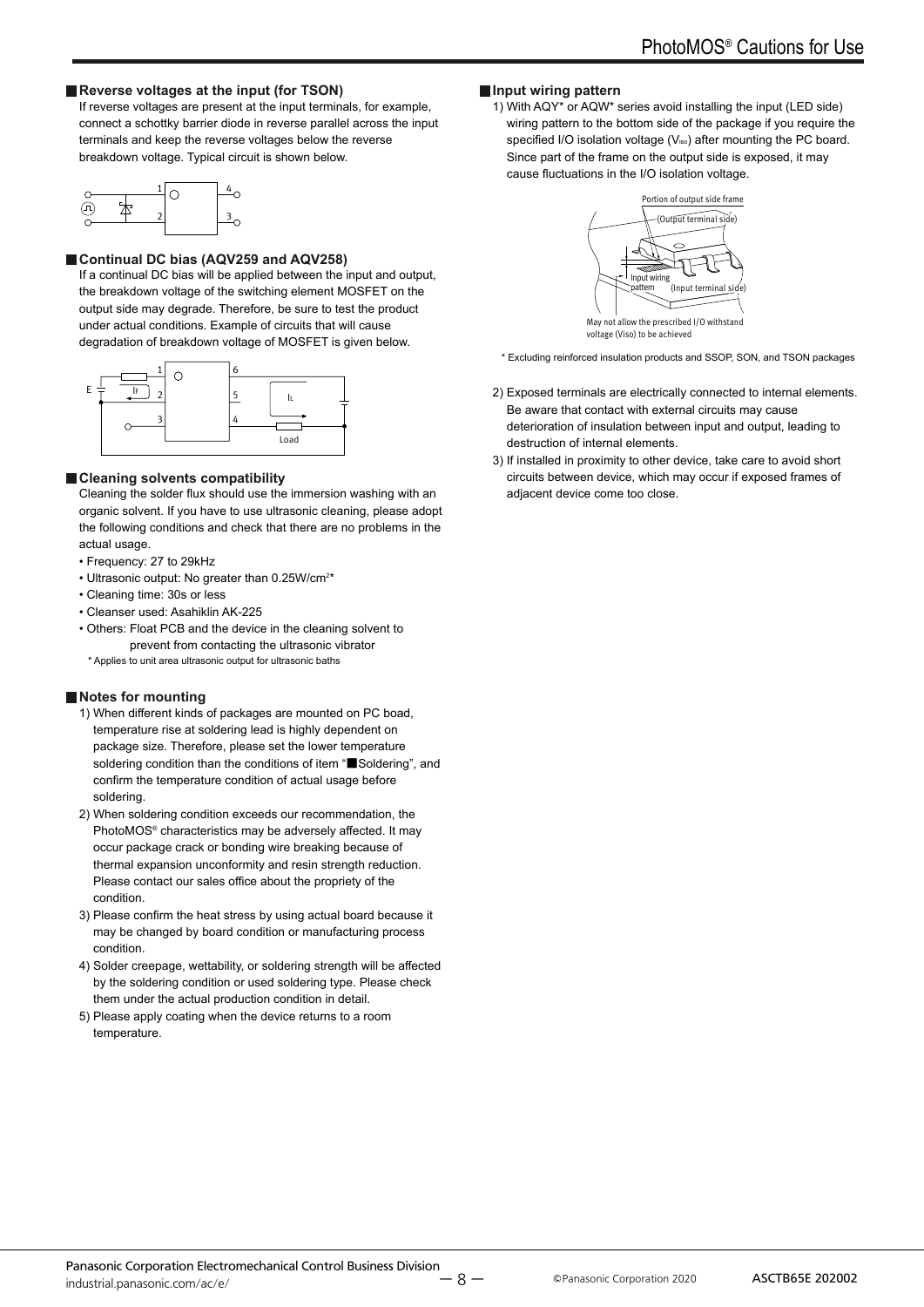#### **Soldering**

- 1) Example of surface-mount terminal recommended conditions (1) IR (Infrared reflow) soldering method
	- In case of automatic soldering, following conditions should be observed. (recommended condition reflow: Max. 2 times, measurement point: soldering lead)



 $T1 = 150$  to  $180^{\circ}$ C  $T2 = 230^{\circ}C$  $T3 = 240$  to  $250^{\circ}$ C\*  $t1 = 60$  to 120 s  $t2 =$  Within 30 s  $t3 =$  Within 10 s \*240 to 245°C for SON, VSSOP and TSON package

- (2) Other soldering methods Other soldering methods (VPS, hot-air, hot plate, laser
	- heating, pulse heater, etc.) affect the PhotoMOS® characteristics differently, please evaluate the device under the actual usage.
- (3) Manual soldering method Temperature: 350 to 400°C, within 3s, electrical power 30 to 60W
- 2) Example of through hole terminal recommended conditions

#### (1) DWS soldering method

In case of automatic soldering, following conditions should be observed. (recommended condition number of times: Max. 1 time, measurement point: soldering lead \*1)



 $T_2$  = Max. 260 $^{\circ}$ C  $t_1$  = within 60 s  $t_2+t_3 =$  within 5 s

\*1 Solder temperature: Max. 260°C

(2) Other soldering method (recommended condition: 1 time) Preheating: Max. 120°C, within 120s, measurement point: soldering lead

Soldering: Max. 260°C, within 10s, measurement area: soldering temperature

(3) Manual soldering method

Temperature: 350 to 400°C, within 3s, electrical power 30 to 60W

#### **About the exposed terminals on the sides of the package (for VSSOP)**

For VSSOP type, as shown in the following figure, part of the input and output frames are exposed on the sides of the package. Due to this, please be keep in mind the cautions listed below.

- 1) Take care to avoid short circuits between exposed terminals, which may cause insulation deterioration between input and output, leading to destruction of internal elements.
- 2) Since the exposed terminals are connected electrically to the internal element, please refer to the item "■Deterioration and destruction caused by discharge of static electricity", and implement sufficient measures to control static electricity.
- 3) When installing the devices in the vicinity, please keep in mind that if the exposed frames of adjacent devices get too close, a short between devices may occur.



#### **Adjacent mounting**

When several PhotoMOS® are mounted closely each other or heat-generating components are mounted close to the PhotoMOS®, the abnormal heating may occur. This abnormal heat may be caused by the internal element when energized or thermal interference between the devices. The degree of temperature rise depends on the mounting layout of the devices and usage condition, therefore please be sure to use PhotoMOS® with reduced load current after testing under the worst condition of the actual usage.

#### **Transportation and storage**

- 1) Extreme vibration during transport may deform the lead or damage the PhotoMOS® characteristics. Please handle the outer and inner boxes with care.
- 2) Inadequate storage condition may degrade soldering, appearance, and characteristics. The following storage conditions are recommended:
	- Temperature: 0 to 45°C
	- Humidity: Max. 70%RH
	- Atmosphere: No harmful gasses such as sulfurous acid gas, minimal dust.
- 3) Storage before TSON, VSSOP, SON, SSOP, or SOP processing In case the heat stress of soldering is applied to the PhotoMOS® which absorbs moisture inside of its package, the evaporation of the moisture increases the pressure inside the package and it may cause the package blister or crack. This device is sensitive to moisture and it is packed in the sealed moisture-proof package. Please make sure the following condition after unsealing.
	- \* Please use the device immediately after unsealing.
	- (Within 30 days at 0 to 30°C and Max. 70%RH)
	- \* If the device will be kept for a long time after unsealing, please store in the another moisture-proof package containing silica gel. (Please use within 90 days.)

#### **Water condensation**

Water condensation occurs when the ambient temperature changes suddenly from a high temperature to low temperature at high humidity, or the device is suddenly transferred from a low ambient temperature to a high temperature and humidity. Condensation causes the failures such as insulation deterioration. Panasonic Corporation does not guarantee the failures caused by water condensation. The heat conduction by the equipment the PhotoMOS® is mounted may accelerate the water condensation. Please confirm that there is no condensation in the worst condition of the actual usage. (Special attention should be paid when high temperature heating parts are close to the PhotoMOS®.)

ー 9 ー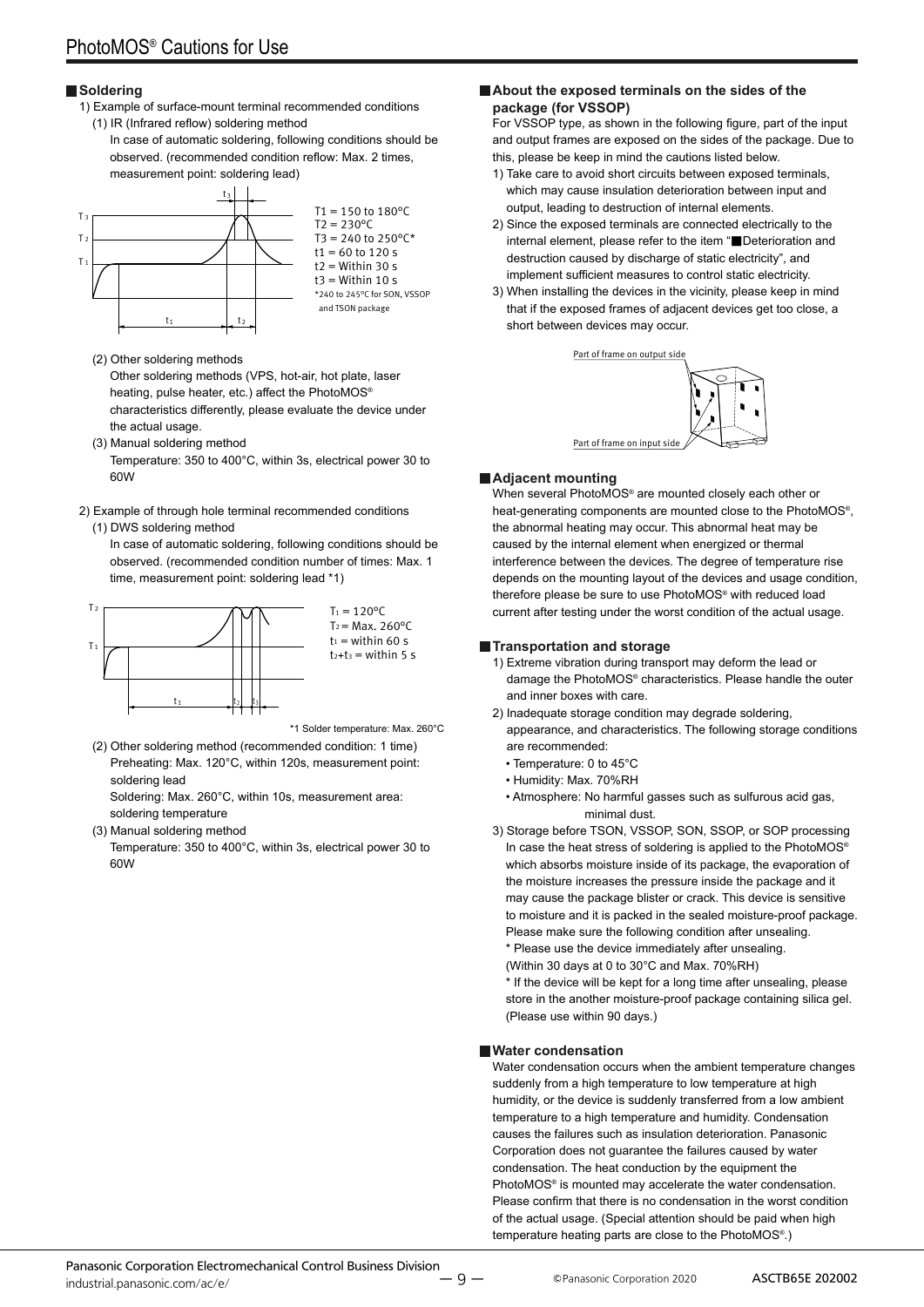#### **Packing format**

#### **1) Tape and reel**



Note: " \* " indicates characters of number or alphabet.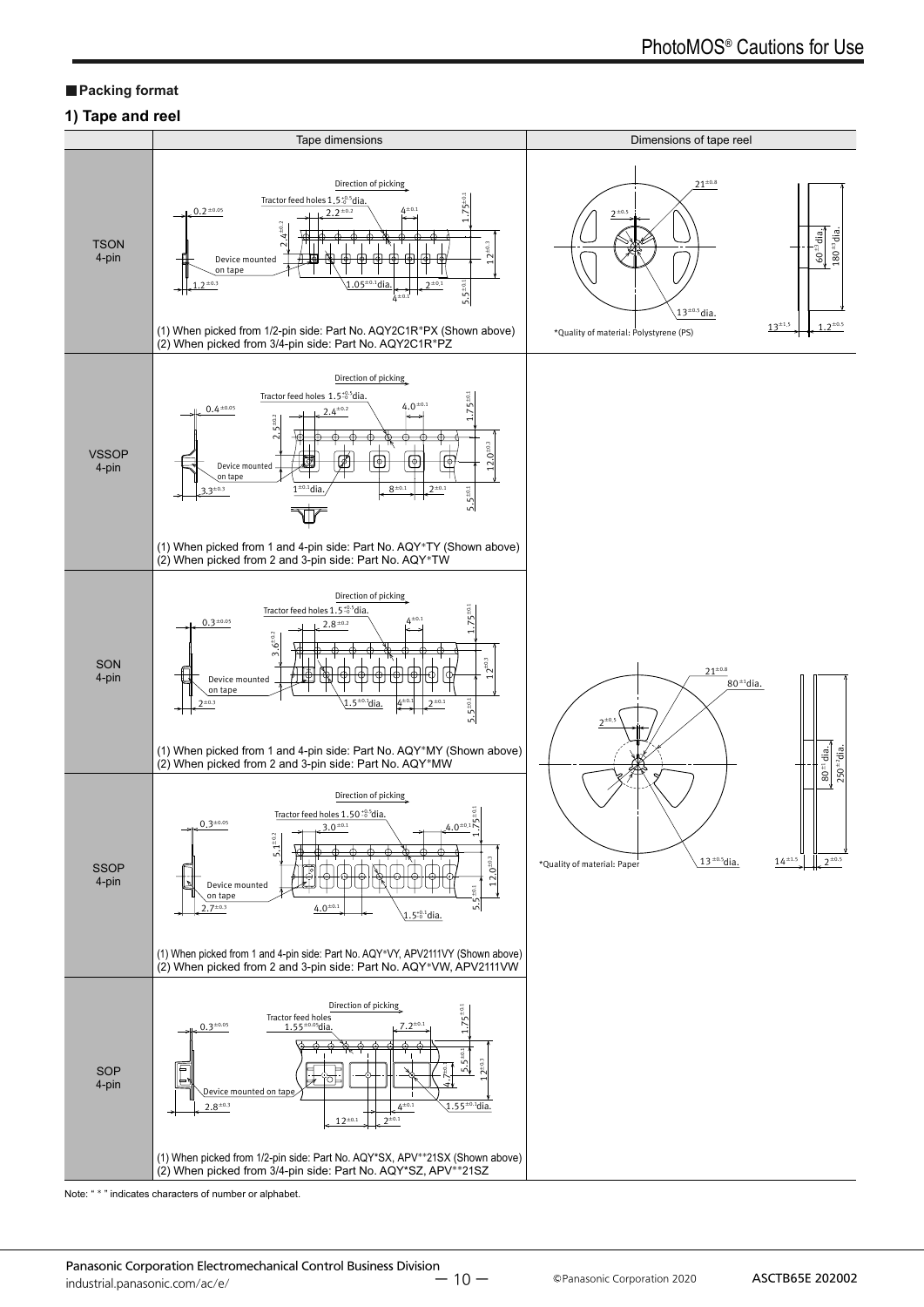

Note: " \* " indicates characters of number or alphabet.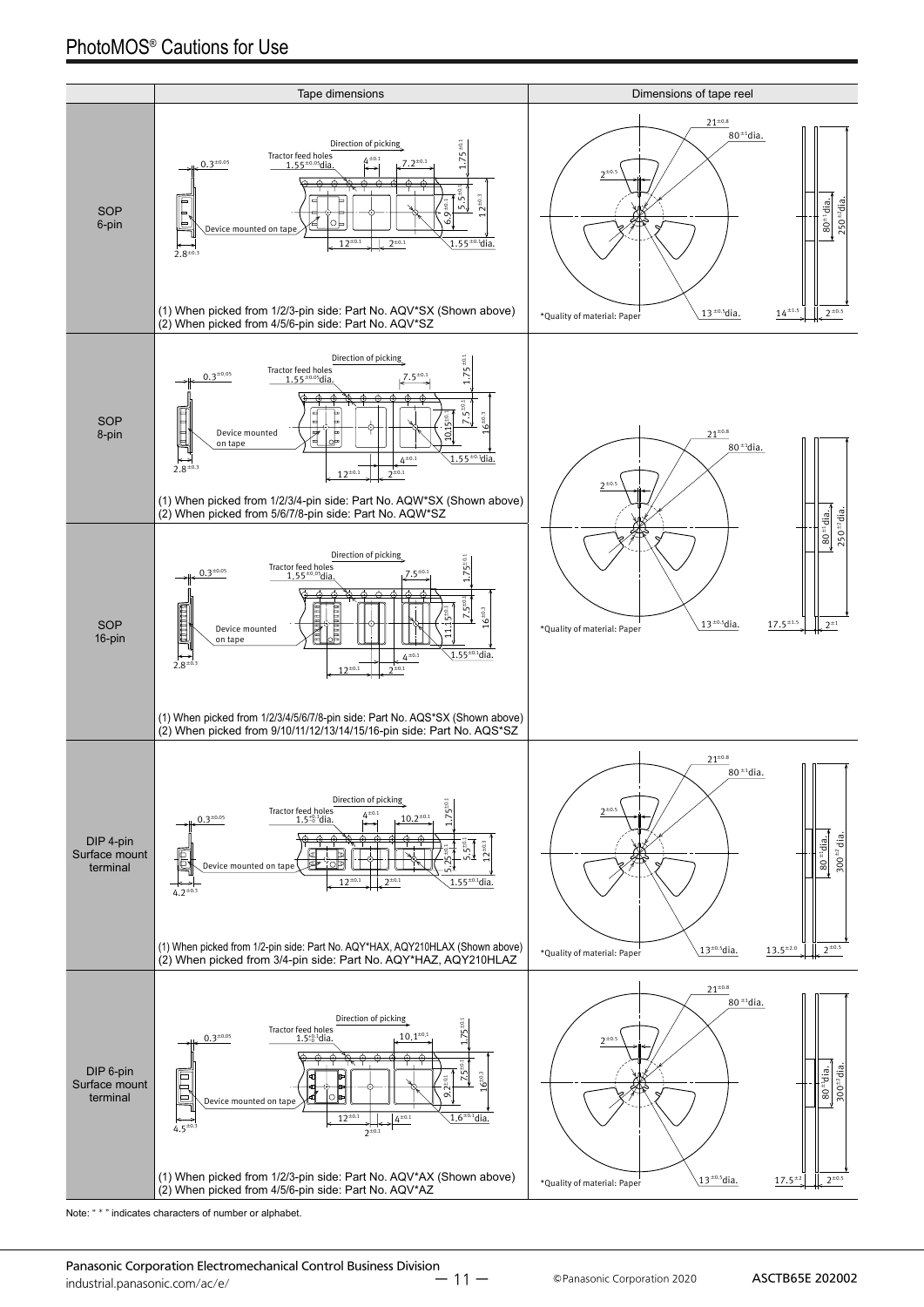

Note: " \* " indicates characters of number or alphabet.

#### 2) Tube

Devices are packaged in a tube so that 1-pin is on the stopper B side. Observe correct orientation when mounting them on PC boards.

#### (PD type)



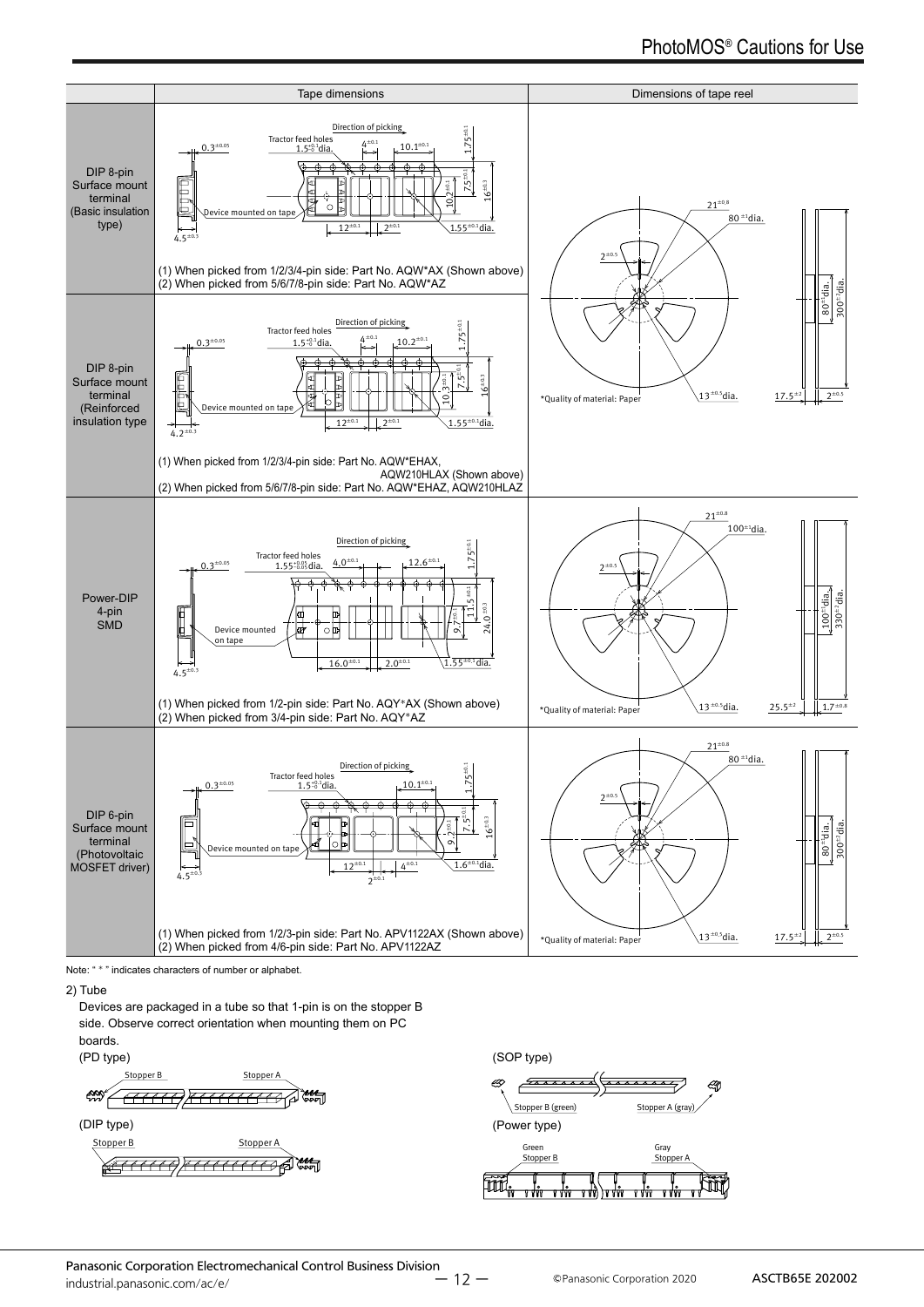#### **Current limit function (output current control)**

1) Current limit function aims to increase resistance to surges when the switch is turned on. Before using this function, connect the varistor to the output as shown in the figure below.



2) The current limit function capability can be lost if used longer than

#### **Short circuit protection circuit**

The short circuit protection circuit is designed to protect circuits from excess current. Therefore, surge current may be detected as current overload in which case the output current will be cut and the off state maintained. For this reason, please include the inrush current in the load current and keep it below the maximum load current. Also, in order to maintain stability of internal IC operation, maintain an input current of at least 5 mA (Latch type), 10 mA (Non Latch type).

the specified time. Be sure to set the output loss to the Max. rate.

#### **Photovoltaic MOSFET driver cautions for use**

When two external MOSEETs are connected with a common source terminal, oscillation may occur when operation is restored. Therefore, please insert a 100 to 1,000  $\Omega$  resistor between the gate terminal of the first MOSFET and the gate terminal of the second MOSFET.

A typical example of this is given in the circuit below.



#### **Input LED current (for Standard type)**

For rising and dropping ratio of input LED current (di/dt), maintain Min. 100 μA/s.

#### **Input voltage (for Power voltage-sensitive type)**

For rising and dropping ratio of input voltage (dv/dt), maintain Min. 100 mV/s.

#### **Adjacent mounting (for Power type)**

- 1) When devices are mounted close together with the heatgenerated devices, ambient temperature may rise abnormally. Mounting layout and ventilation should be considered.
- 2) When many devices are mounted close together, load current should be reduced. (Refer to the data of "Load current in adjacent mounting vs. Ambient temperature characteristics.")

#### **Recommended load voltage**

As a guide in selecting PhotoMOS<sup>®</sup>, please refer to the following table.

| 1) Power photoMOS® (1 Form A) |  |  |
|-------------------------------|--|--|
|-------------------------------|--|--|

|                   |        | Absolute maximum rating      | Recommended<br>load voltage |                                  |
|-------------------|--------|------------------------------|-----------------------------|----------------------------------|
|                   |        | Load current<br>Load voltage |                             |                                  |
|                   | AQZ102 | 60 V DC                      | 4.0 A DC                    | 5, 12, 24 V DC                   |
| <b>DC</b>         | AQZ105 | 100 V DC                     | $2.6$ A DC                  | 48 V DC                          |
| type              | AQZ107 | 200 V DC                     | 1.3 A DC                    | 100 V DC                         |
|                   | AQZ104 | 400 V DC                     | $0.7 A$ DC                  | 200 V DC                         |
| AC/<br>DC<br>type | AQZ202 | Peak AC, DC 60 V             | Peak AC, DC 3.0 A           | <b>12 V AC</b><br>5, 12, 24 V DC |
|                   | AQZ205 | Peak AC, DC 100 V            | Peak AC, DC 2.0 A           | 24 V AC<br>48 V DC               |
|                   | AQZ207 | Peak AC, DC 200 V            | Peak AC, DC 1.0 A           | 48 V AC<br>100 V DC              |
|                   | AQZ204 | Peak AC, DC 400 V            | Peak AC, DC 0.5 A           | 120 V AC<br>200 V DC             |

#### 2) Power photoMOS® (1 Form B)

|                          |        | Absolute maximum rating               | Recommended  |                      |
|--------------------------|--------|---------------------------------------|--------------|----------------------|
|                          |        | Load voltage                          | Load current | load voltage         |
| AC/<br><b>DC</b><br>type | AQZ404 | Peak AC, DC 400 V   Peak AC, DC 0.5 A |              | 100 V AC<br>200 V DC |

#### 3) Power photoMOS® Voltage-sensitive type (1 Form A)

|                   |                | Absolute maximum rating | Recommended        |                           |
|-------------------|----------------|-------------------------|--------------------|---------------------------|
|                   |                | Load voltage            | Load current       |                           |
|                   | AQZ102D        | 60 V DC                 | 3.6 A DC           | 5, 12, 24 V DC            |
| DC                | AQZ105D        | 100 V DC                | 2.3 A D C          | 48 V DC                   |
| type              | AQZ107D        | 200 V DC                | $1.1$ A DC         | 100 V DC                  |
|                   | AQZ104D        | 400 V DC                | $0.6$ A DC         | 200 V DC                  |
| AC/<br>DC<br>type | AQZ202D        | Peak AC, DC 60 V        | Peak AC, DC 2.7 A  | 12 V AC<br>5, 12, 24 V DC |
|                   | AQZ205D        | Peak AC, DC 100 V       | Peak AC, DC 1.8 A  | 24 V AC<br>48 V DC        |
|                   | <b>AQZ207D</b> | Peak AC. DC 200 V       | Peak AC, DC 0.9 A  | 48 V AC<br>100 V DC       |
|                   | AQZ204D        | Peak AC, DC 400 V       | Peak AC, DC 0.45 A | 120 V AC<br>200 V DC      |

#### 4) Power photoMOS® High Capacity type (1 Form A)

|                   |                | Absolute maximum rating | Recommended     |                                |  |  |
|-------------------|----------------|-------------------------|-----------------|--------------------------------|--|--|
|                   |                | Load voltage            | Load current    | load voltage                   |  |  |
| <b>DC</b>         | AQZ192         | 60 V DC                 | 10 A DC         | 5, 12, 24 V DC                 |  |  |
| type              | AQZ197         | 200 V DC                | 5ADC            | 100 V DC                       |  |  |
| AC/<br>DC<br>type | AQZ202G        | Peak AC. DC 60 V        | Peak AC, DC 6 A | 12 V AC<br>5, 12, 24 V DC      |  |  |
|                   | AQZ205G        | Peak AC. DC 100 V       | Peak AC, DC 4 A | 24 V AC<br>48 V DC             |  |  |
|                   | <b>AQZ207G</b> | Peak AC, DC 200 V       | Peak AC, DC 2 A | 48 V AC<br>100 V DC            |  |  |
|                   | AQZ206G2       | Peak AC, DC 600 V       | Peak AC, DC 1A  | 120, 240 V AC<br>200, 400 V DC |  |  |